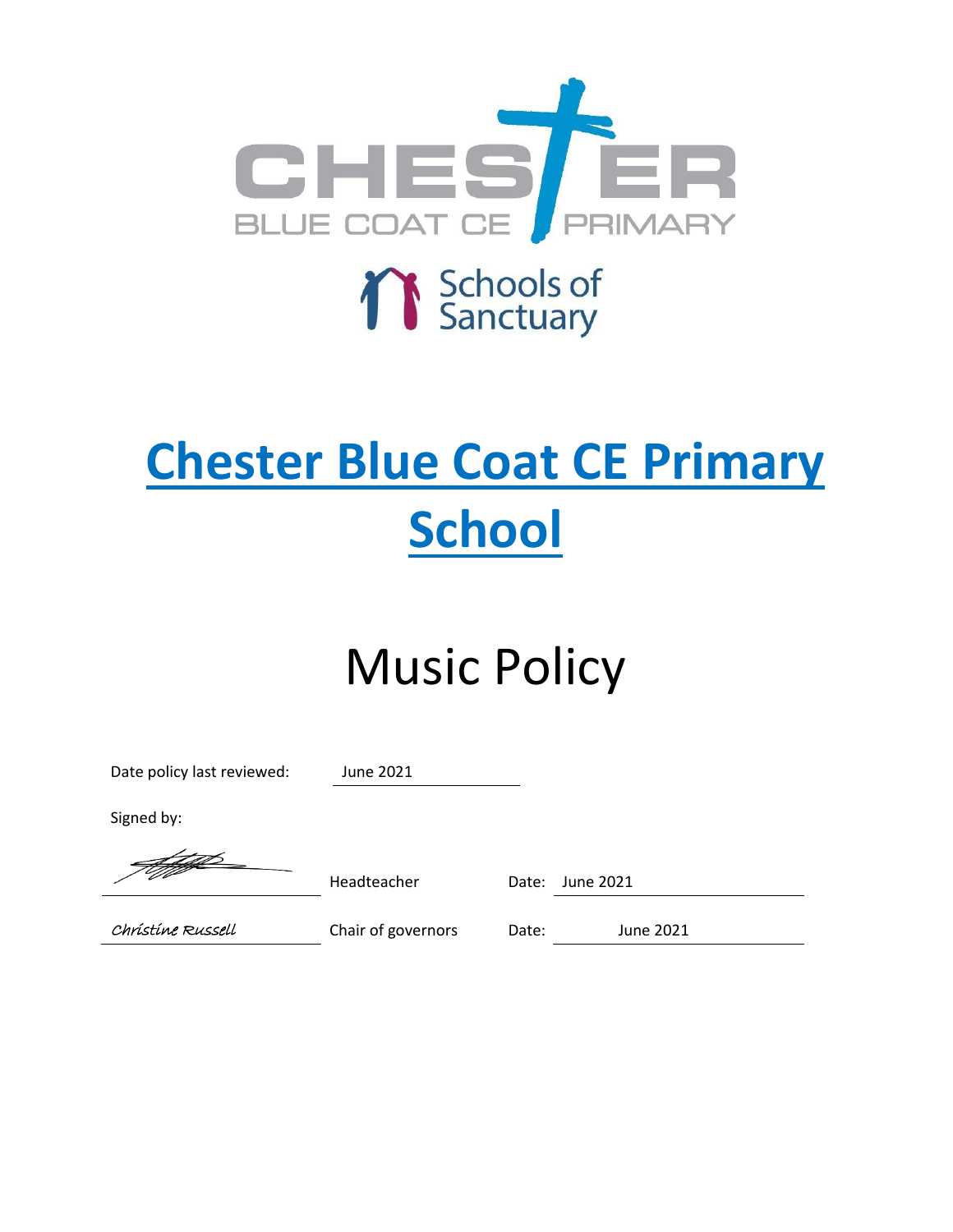#### **Chester Blue Coat CE Primary School Music Policy**

#### **Philosophy**

At Chester Blue Coat School we value music because it is a powerful, unique form of communication that can change the way pupils feel, think and act. It enables personal expression, reflection and emotional development. As an integral part of culture, past and present, it helps pupils understand themselves and relate to others, forging important links between home, school and the wider world. The teaching of music develops pupils' ability to listen and appreciate a wide variety of music and to make judgements about musical quality. It encourages active involvement in different forms of amateur music-making, both individual and communal, thereby developing a sense of group identity and togetherness. It also increases self-discipline and creativity, aesthetic awareness, sensitivity and fulfilment.

#### **Aim**

Our aim, through following the National Curriculum guidelines, is to provide each child with musical experiences which enable them to be actively involved in performing, composing, listening and appraising. It is our responsibility as teachers to offer each child the opportunity to participate in effective classroom and extracurricular experiences both through playing and singing, in groups and individually, and to establish foundations whereby music may become a recreation for later life.

#### **Purpose**

The objectives of music are for each child to:-

- Have a positive attitude towards music.
- Realise their individual creative potential and to express themselves through music.
- Acquire and develop the musical skills involved in performing, composing, listening and appraising.
- Have an awareness and understanding of traditions, idioms and music styles from a variety of cultures, times and places.
- Contribute to the community and the school's ethos.

#### **Planning the Music Curriculum**

Staff have a choice of either following the school's skills progression document to plan their own lessons that link in with current topics, or they can follow the QCA guidelines by using the Music Express scheme of work. This ensures that the National Curriculum is covered at each Key Stage from Nursery through to Year 6.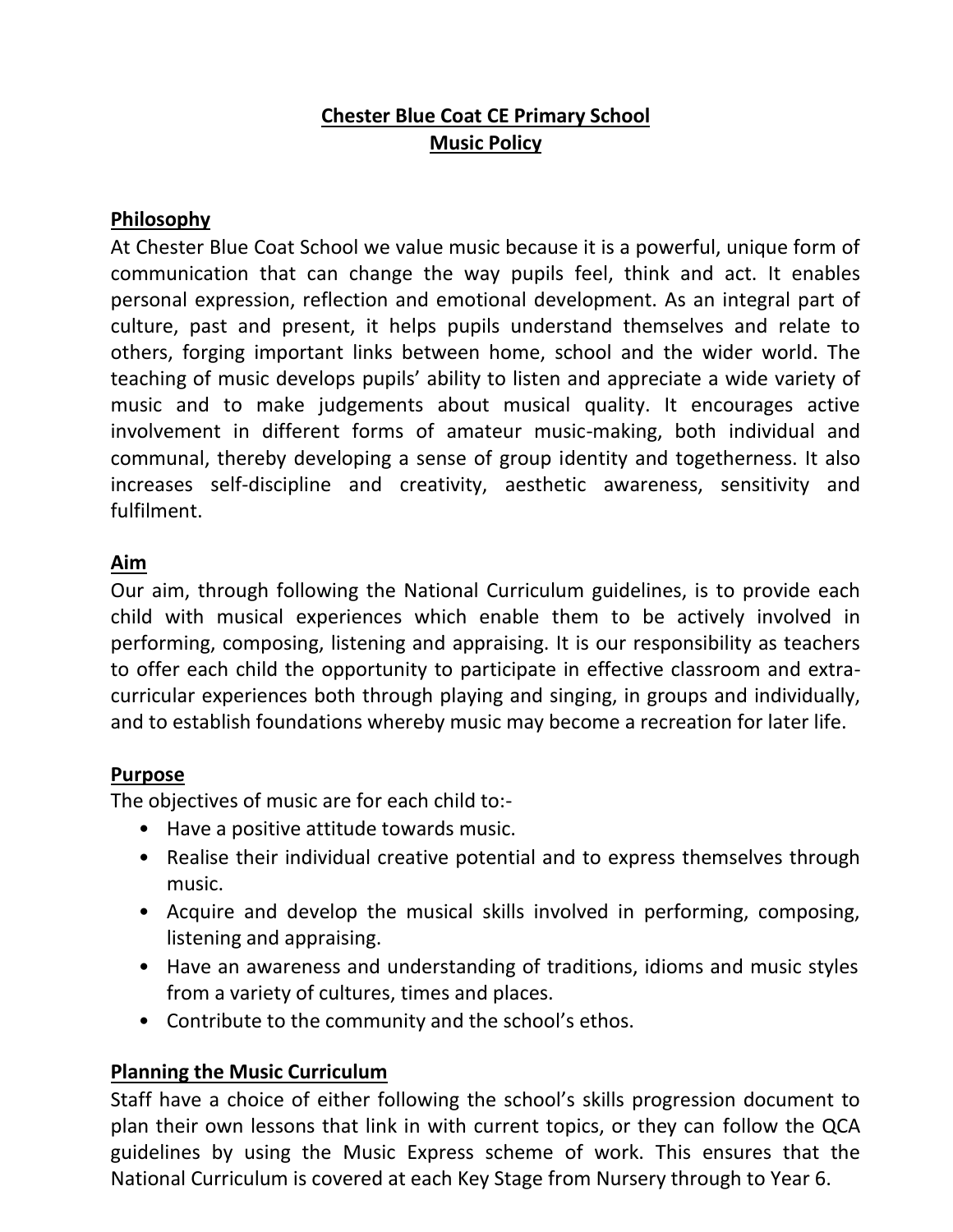The school's skills progression document is separated into Listening and Appraising, Composition and Performance objectives. The resources from staff training sessions are on the server and in Teams for teachers to access whenever they need to. Each year group has their own Music Express resource book with a core of support materials for the teaching of music. Each book provides medium-term planning grids, teaching objectives, lesson plans, CD-Rom of resources and a CD of music. These books are used along with a range of other resources to deliver the music curriculum.

#### **Time Allocation**

Music is taught in a variety of ways throughout school: some teach on a weekly basis within each class for approximately  $45 - 60$  minutes; some teach fortnightly for a whole afternoon and some classes choose to take a couple of days each half term as dedicated music days. Links are made to music within other subjects so pupils can develop and apply their musical skills. In addition, all pupils attend a weekly singing lesson once a week during assembly time for approximately 20 minutes where they also receive music appreciation skills.

#### **Organisation of Teaching**

Music lessons are led by either class teachers, knowledgeable teaching assistants or specialists from outside school. Staff can team plan and teach with the music coordinator to enhance their own knowledge and understanding of the subject. Within weekly music lessons there will be a good balance between whole-class work, group teaching and individual practice.

In addition, a broad range of music is played during assembly time, which is chosen by a different member of the school community each week, introducing children to a range of genres and composers which reflects the diverse cultures represented in our school.

#### **Instrumental Tuition**

The school uses its own brass and woodwind instruments and tutors from the Wider Opportunities scheme (Edsential) to teach all pupils in Year 5 and 6, who are able to take the instrument home to practise. They have the opportunity to perform at the end of the year with the Halle Orchestra in Manchester. Year 3 and 4 also have the opportunity to learn an instrument within their class setting – Year 3 on recorders and Year 4 on ocarinas.

Peripatetic music teachers visit the school to give instrumental lessons to those children whose parents are willing to pay for the lessons. We also provide funding for those pupils wishing to take part in lessons who are receiving free school meals. We currently offer guitar, piano, clarinet, flute and saxophone lessons. With all these systems in place, approximately 230 children receive instrumental tuition each year.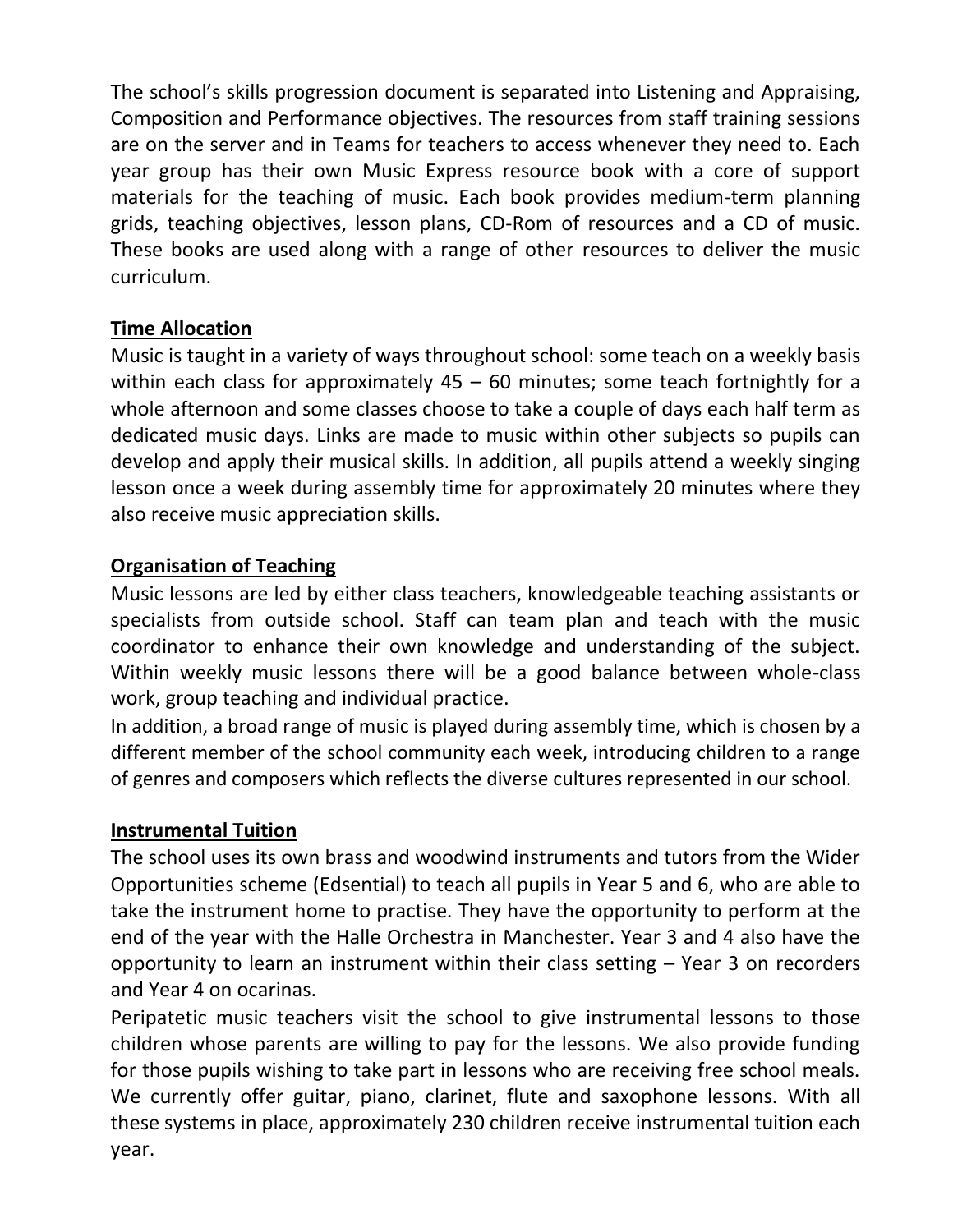#### **Music Groups**

We have a range of music groups available for pupils of all abilities, such as: Jazz group, recorder group, KS1 choir and KS2 choir. Most groups rehearse on a weekly basis in preparation for numerous annual concerts. There are also other groups that are formed for specific events throughout the year, such as Year 4 or Year 5 choir. Each term, the whole school comes together to rehearse and perform a chosen song which is accompanied by a staff band. Additionally, pupils are encouraged to join a range of local music groups such as Chester's junior band, training band and senior band. The school has a real commitment to its local community events and pupils of varying age are involved in performing at events throughout the year. Pupils have numerous opportunities to see professionals perform live through visiting concerts and inviting professional musicians in to school.

#### **Cross Curricular Links**

At Chester Blue Coat School, music is taught as part of Expressive Art and Design in the Early Years Foundation Stage and in years  $1 - 6$  as a lead subject within a topic based curriculum. As a church school, singing occurs on a weekly basis during our 'Open the Book' assemblies to enhance our worship and to support the music curriculum. We believe that music should be taught not only as a specific subject, but that links should be made with other areas. These links can be made in subjects such as:

- Literacy Rhythm in poetry and using poetry for song composition.
- Mathematics Singing Times Tables
- Science How instruments work, how we hear, how pitch is changed
- ICT Using ICT to compose and represent music
- Geography Learning about music around the world
- Art Painting with sound
- D.T Making musical instruments
- P.E Moving to music
- History Learning about composers and music in the past
- PSCHE Building skills in team work, listening
- R.E Traditional religious music and traditions.
- M.F.L. Songs and action songs to learn a new language

#### **Information and Communications Technology**

The use of ICT enables children to use and apply their developing skills in music through a variety of ways. Computers can be used to compose and represent music using programmes such as Garage Band, to search for information on the internet and to play relevant DVD's. CD players, ipods, tablets and online resources such as Spotify, Youtube and Itunes can be used for listening to music. Pupils' compositions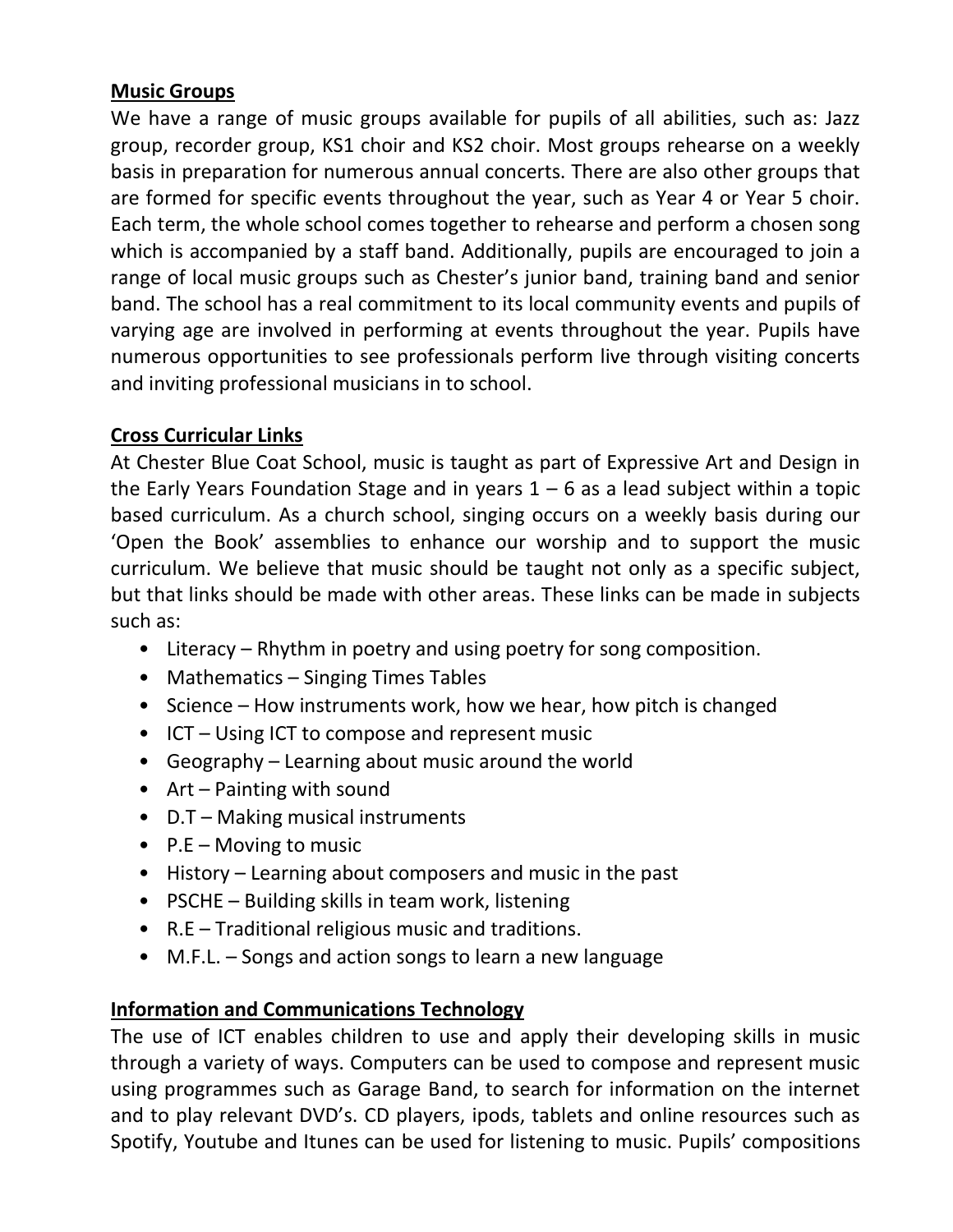and performances are recorded using cameras and ipads and played back for appraisal sessions.

#### **Personal, Social, Health Education And Citizenship (PSHE and C)**

Music contributes to the teaching of PSHE and C in a variety of ways. Work planned in the classroom encourages children to work collaboratively and respect each other's views, thus supporting their social development. Being part of a group, performing songs and pieces of music, allows pupils to express their creativity, meet new friends and develop a range of PSHE skills. Performing for the local community also encourages citizenship skills.

#### **Inclusion and Equal Opportunities**

Musical activities are planned in such a way as to encourage full and active participation and enjoyment by all children. We aim to give every pupil the opportunity to experience success and achievement in line with 'Every Child Matters'. We are committed to providing a teaching environment conducive to learning where each child is valued, respected and challenged regardless of ability, race, gender, religion, social background, culture or disability.

#### **Health and Safety**

Children are taught the safe and appropriate use of all equipment and instruments. Electrical equipment is checked in line with the school's procedures. Instruments are regularly checked and maintained, repaired or replaced as appropriate. Procedures for shared mouthpieces and the lifting of instruments are carried out in line with the Health and Safety Policy.

#### **Assessment, Record Keeping and Reporting**

An essential element of effective teaching and learning is the continuous assessment as a means of informing teaching in a continuous cycle of planning, teaching and assessment. Observation, questioning and discussion are all integral parts of this process and are to be used by teachers during each lesson. At the end of each unit or skill set, teachers should complete the unit assessment sheets identifying children working at, below or above the expected level. This needs to passed on to the coordinator once a year during the summer term, to allow for monitoring of progression. The coordinator then identifies any pupils who are not making the expected progress, based on where they were the year before and any additional musical input such as peripatetic music lessons.

#### **Reporting to Parents**

The reporting of music is made to parents orally at parents evening in the autumn and spring terms and as a written report in the summer term.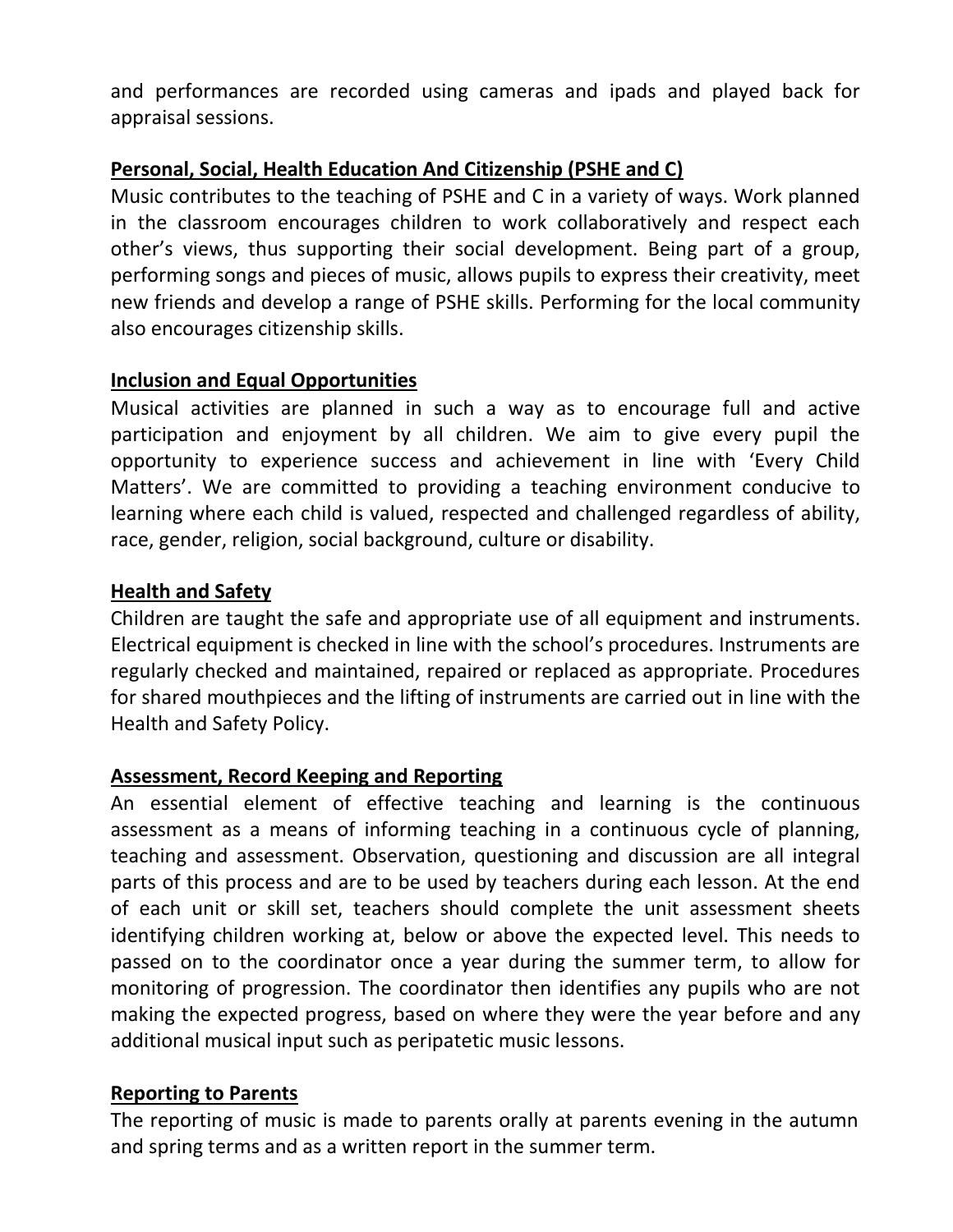#### **Music Resources**

Music resources can be found in the music cupboard. There are two portable trolleys containing a range of percussion instruments to be wheeled to classrooms for use in Music lessons. Tuned instruments and CDs can be found on the shelves, along with a range of music books and stands. We have enough brass and woodwind instruments to enable two whole year groups to have an instrument each as part of our whole class instrumental tuition in years 5 and 6. We also have enough recorders for the whole of Year 3 to learn and enough ocarinas for the whole of Year 4. A full list of resources can be found in the Coordinator's File, on the server and in Teams.

#### **The Role of the Music Coordinator**

- To be enthusiastic about music and demonstrate good practice.
- To take the lead in policy development and the production and review of schemes of work and action plans.
- To support colleagues in their planning and implementation of the curriculum, monitoring assessment and record keeping throughout school.
- To organise and purchase additional resources.
- To keep up to date with developments in music education and disseminate information to colleagues via INSET and staff meetings, ensuring colleagues themselves have opportunities to attend courses.
- Ensure access to peripatetic tuition and extra-curricular musical activities.
- Coordinate singing rehearsals and daily assembly music.

#### **Covid-19**

#### **Relevant considerations from CBC School risk assessment documents:**

- Consider which lessons or classroom activities could take place outdoors
- Any objects the children touch should be disinfected once use has finished.
- Tables and contact points must be cleaned regularly.
- Resources that cannot be cleaned according to the instructions must be packed away until after the COVID-19 epidemic is over.
- Tablets should be wiped daily and between use. A timetable for the use of tablets will be issued once term begins. Children to use identified number on tablet. Similar timetable to be issued for laptops once ICT audit is undertaken.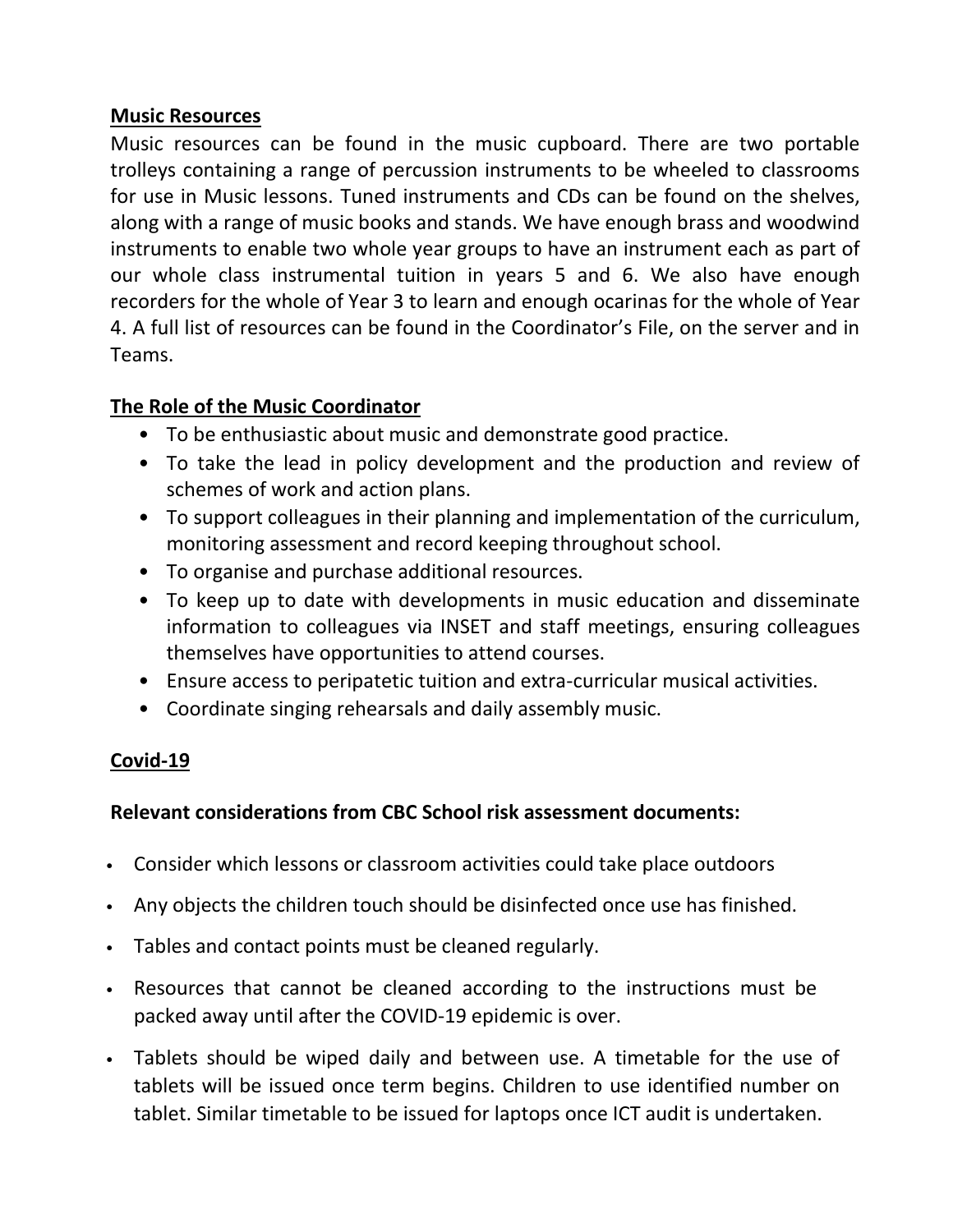#### **Covid-19 guidelines specifically for music**

Government guidance on Performing Arts:

All pupils should have access to a quality arts education. Music, dance and drama build confidence and help children live happier, more enriched lives, and discover the joy of expressing themselves. There may, however, be an additional risk of infection in environments where singing, chanting, playing wind or brass instruments, dance and drama takes place.

Additional mitigations, such as extended social distancing, were previously required for singing, and playing of wind and brass instruments given concerns that these were potentially higher risk activities. Department for Culture, Media and Sport (DCMS) has commissioned further scientific studies to be carried out to develop the scientific evidence on these activities, which has allowed the government to reconsider appropriate mitigations and further research is continuing.

Singing, wind and brass instrument playing can be undertaken in line with this and other guidance, in particular guidance provided by the DCMS for professionals and non-professionals, available at [working safely during coronavirus \(COVID-19\):](https://www.gov.uk/guidance/working-safely-during-coronavirus-covid-19/performing-arts) [performing arts.](https://www.gov.uk/guidance/working-safely-during-coronavirus-covid-19/performing-arts) However, these studies have also indicated that it is the cumulative aerosol transmission from both those performing in, and attending, events which is likely to create risk. DCMS is continuing to develop a more detailed understanding of how to mitigate this potential aggregate risk, but in that context, organisations should follow the guidance set out below

Resources that are shared between classes or bubbles, such as sports, art and science equipment should be cleaned frequently and meticulously and always between bubbles, or rotated to allow them to be left unused and out of reach for a period of 48 hours (72 hours for plastics) between use by different bubbles. Performing arts - [Working safely during coronavirus \(COVID-19\) -](https://www.gov.uk/guidance/working-safely-during-coronavirus-covid-19/performing-arts) Guidance - [GOV.UK](https://www.gov.uk/guidance/working-safely-during-coronavirus-covid-19/performing-arts)  [\(www.gov.uk\)](https://www.gov.uk/guidance/working-safely-during-coronavirus-covid-19/performing-arts)

Choirs and ensembles in school may, in the coming months, be able to restart but it is clear that these activities will require a lot more space and care than previously to ensure everyone remains safe. The Music Mark guidelines include advice for all sorts of ensembles and choirs, based on the latest medical and scientific research. The key message however is that, based on current research, both singing and ensemble activity should be possible if 2m social distancing and good ventilation are observed.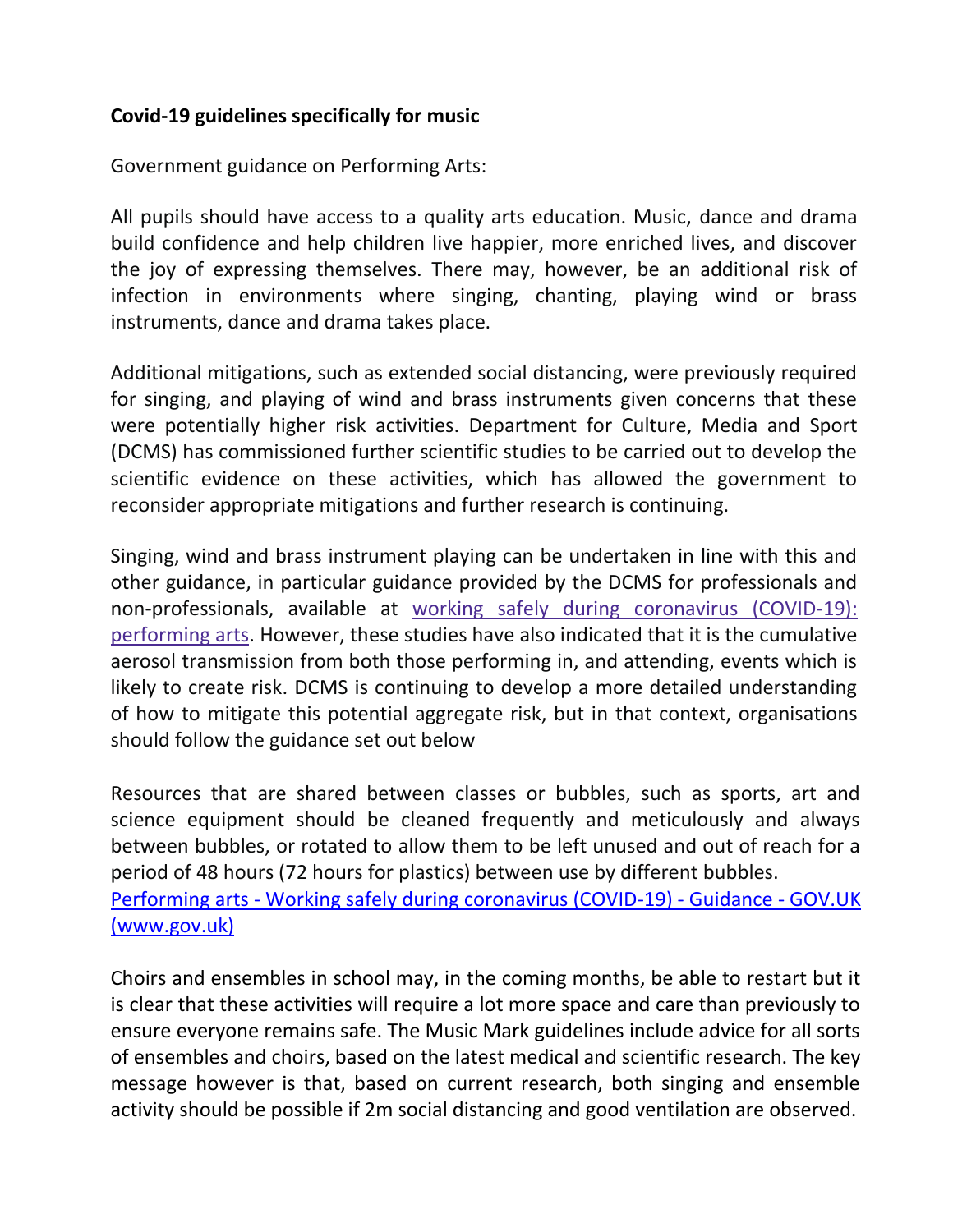Key changes in the guidance for music education providers (Music Mark  $$ latest guidance singing)

- Singing is no longer limited to groups of 15 in class (the limit does still apply in extra-curricular activity)
- Extended social distancing for these activities appears to have been lifted, although we continue to recommend it as a mitigation, particularly for singing
- Musical lunchtime and after-school clubs (ensembles with singing) can take place, although additional mitigations are necessary where they involve children from more than one bubble
- There is a recognised risk from the accumulation of aerosols, so the need to ventilate spaces is heightened
- Performances can take place with live audiences, subject to sufficient space and ventilation.
- Working within bubbles and across bubbles, visiting teachers (peripatetics and project tutors) should ensure that they social distance as much as possible from other adults and from older students.
- We continue to recommend distancing for singing because of the risk from large water droplets.
- In class, particularly at primary level where the teacher is present with the class all week, they should remain at least 2m from the nearest singer. For any other singing, the person leading the singing and any accompanist should be 3-5m from the front row as they will, of course, be facing the singers. They may want to consider a plexiglass screen.

#### **Actions to take to limit risk when music making:**

Airborne transmission:

Play / sing in bubbles. Staff wear face shield. Keep 2m distance between pupils Keep 2m away from the bell of neighbouring instruments. Keep  $3 - 5$  m between pupils and staff Sit side to side or back to back